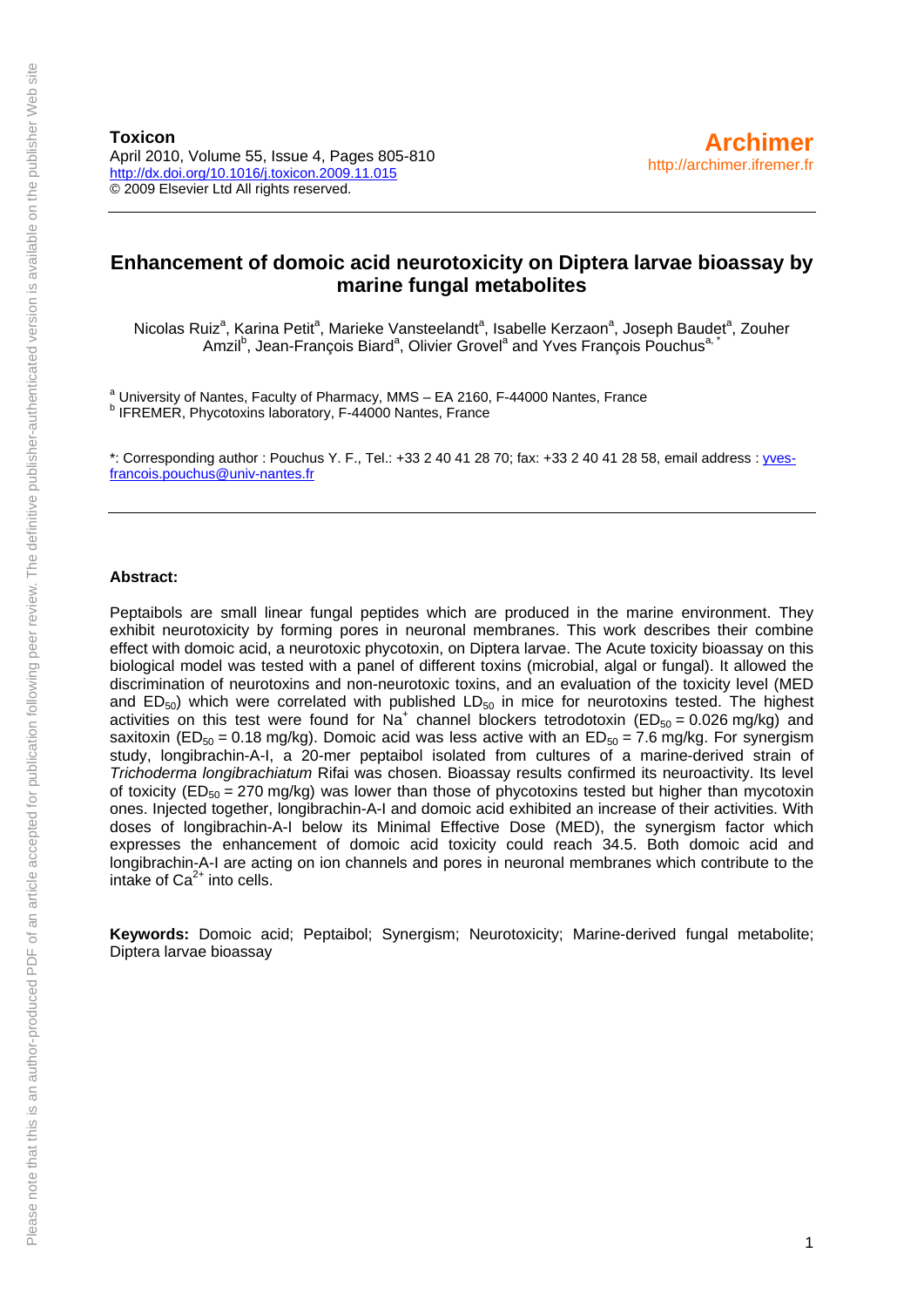# **1. Introduction**

In the beginning of the 90's, several unexplained toxicity episodes of cultured shellfish took place along the French coast (Amzil et al., 1996). Neither known toxins nor chemical pollutants could be found in sufficient amounts to explain observed toxicities. A new hypothesis was then established involving a fungal origin. For that purpose, fungi were isolated from shellfish and sediments, and tested for their toxicities (Sallenave-Namont et al., 2000). Several strains of the genus *Trichoderma* exhibited a high level of acute toxicity on Diptera larvae, and accumulation of their toxic metabolites by mussel in laboratory conditions was demonstrated to be possible (Sallenave et al., 1999). Toxic metabolites produced by *Trichoderma* sp. strains were identified as peptaibols, small linear peptides, with a length ranging from 11 to 20 amino acid residues, which create ion channels in postsynaptic membranes (Landreau et al., 2002 ; Mohamed- Benkada et al., 2006 ; Ruiz et al., 2007). Recently, peptaibols have been identified in natural sediment and shellfish samples, indicating the effectiveness of the development of *Trichoderma* sp. in the marine environment and their ability to contaminate shellfish (Poirier et al., 2007a).

Previously, *Trichoderma* sp. strains had already been isolated from shellfish of the area of Prince Edward Island (Canada) (Brewer et al., 1993). This work was completed after an atypical episode of human intoxication by cultured blue mussels (*Mytilus edulis*) which led to the identification of domoic acid as the causative agent of the toxicity (Wright et al., 1989). This neurotoxic amino acid was shown to be produced by the pennate diatom *Pseudo*-*nitzshia pungens* (Bates et al., 1989; Smith, 1993). It is a neurotransmitter amino acid that binds to one of the synaptic receptors of glutamic acid known as the kainic-acid receptor. It allows sodium ions to enter the postsynaptic membrane, inducing an increase in the permeability of calcium ions that leads to cell dysfunction or death, producing head-ache, confusion, disorientation and loss of memory (Hampson et al., 1992; Brown and Nijjar, 1995; Hampson and Manolo, 1998; Pulido, 2008). This last symptom is the origin of the name of these intoxications which are called Amnesic Shellfish Poisonning (ASP).

Later on (1991-1993) various episodes of razor clam toxicity due to domoic acid were reported (Wekell et al., 1994). Surprisingly the toxicities observed were higher than those expected with the level of domoic acid contamination (Todd, 1993). The presence of another compound enhancing domoic acid toxicity could be suspected. A first proposal was made by Novelli et al. (1992a and 1992b) who demonstrated that, in neuronal cultures, domoic acid-containing mussel extracts were more toxic than pure domoic acid. This was the result of its potentiation by glutamic and aspartic acids present in mussel tissue. Nevertheless the synergism factor which represents the increase of toxicity of domoic acid did not exceed 3.5. This was less than the difference described by Todd (1993).

Considering that *Trichoderma* sp. strains can contaminate shellfish and are able to produce neurotoxic peptaibols, it could be interesting to study the combined effect of domoic acid and peptaibols on a neurotoxicity bioassay. For that purpose, acute toxicity on Diptera larvae could be appropriate as it has been demonstrated to be a suitable tool for monitoring neurotoxic compounds (Zdarek and Fraenkel, 1987). To evaluate if this bioassay was adapted for the present study, various marine and fungal toxins were tested before evaluating the combined effects of domoic acid and longibrachin-A-I, one of the long peptaibols (20 residues) produced by marine-derived strains of *Trichoderma longibrachiatum* Rifai and observed as a contaminant in natural marine samples (Poirier et al., 2007a).

# **2. Material and Methods**

## **2.1. Control toxins and peptaibols**

Domoic acid, okadaic acid, brevetoxin PbTx2, saxitoxin, citrinin, fumonisin B1, ochratoxin A, patulin, Bnitropropionic acid, gliotoxin and tetrodotoxin were obtained from Sigma Chemical Co. (St. Louis, MO). Ryanodin was obtained from Latoxan (Rosans, France). Penicillic acid was purified by flash chromatography and selective crystallization from solid cultures of a marine strain of *Penicillium* sp. (strain MMS 351). Communesin B was obtained by isolation from solid cultures of a marine strain of *Penicillium expansum* Link ex Gray (strain MMS 42) according to the protocol described in Kerzaon et al. (in press). Longibrachin-A-I was isolated from solid cultures of a marine-derived strain of *Trichoderma longibrachiatum* Rifai (strain MMS 151). Extraction and purification were performed according to the method described by Poirier et al. (2007b). Identification and purity control of isolated toxins and peptaibols were carried out by mass spectrometry using an electrospray ionization-ion trap mass spectrometer (ESI-IT/MS) (LCQ, Finnigan, Thermo Separation Products, San Jose, CA, USA).

## **2.2. Acute toxicity test on Diptera larvae**

## 2.2.1. *Larvae*

All the assays were performed with larvae of the blue fly *Calliphora vomitoria* L. which were at the last stage before pupariation. The larvae were obtained from fishing supply stores.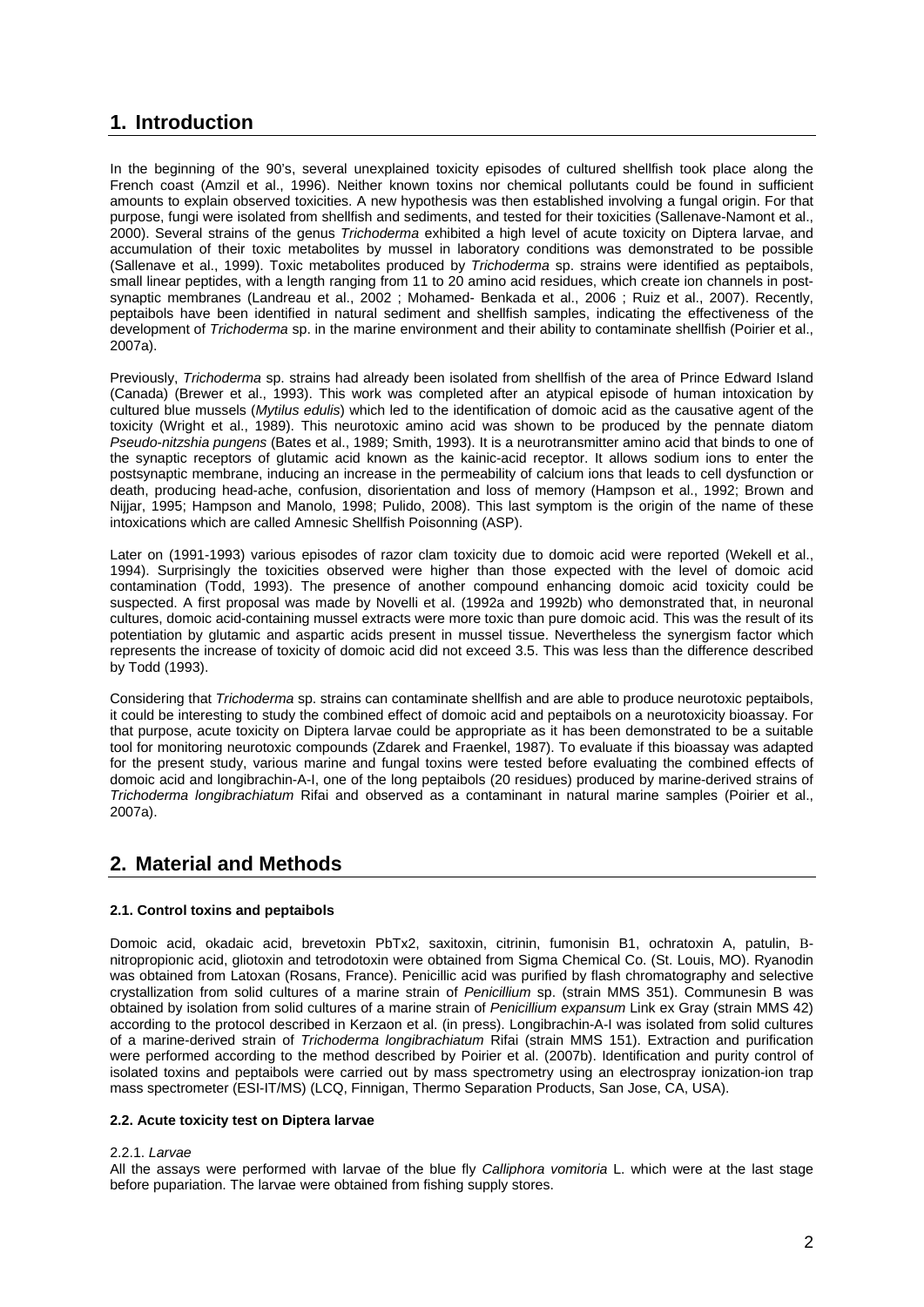## 2.2.2. *Test solutions*

Substances to be tested were dissolved in distilled water, using organic solvents in the following proportions: aqueous MeOH or DMSO 15% and aqueous EtOH 5% maximum (dichloromethane, acetonitrile, and ethyl acetate were not used because of their toxicity for the animal). Penicillic acid was dissolved in 0.01N NaOH. Ranges of dilutions were prepared with concentrations depending on the level of toxicity of the different toxins.

## 2.2.3. *The assay*

Test solutions were injected at a rate of 0.1 µL per mg of larval body weight (*e.g*. 7 µL injected for 70 mg larvae) using a 10 µL microsyringe with a thin hypodermic needle (Hamilton, Bonaduz, Switzerland). The needle was inserted into the ventral side at the level of the last abdominal segment and penetrated a third of the animal's length before the product was slowly injected. The time (T) required for immobilization of the animal after injection was measured in seconds. A minimal T value of 5 s was used for immediate immobilization or with a very small delay. If no immobilization occurred after 10 min (600 s), the test was considered negative. Three replicates were tested for each dose.

## 2.2.4. *Results expression*

To represent the activity/dose relation, the curve  $500/T = f$  ((injected concentration) was drawn (Fig 1). The Minimal Effective Dose (MED) is the lowest concentration tested which produces an immobilization of larvae. The mid Effective Dose (ED50) is determined at mid-slope and the Maximal Activity Level (MAL) is the maximal 500/T ratio obtained for the toxin tested.

## **2.3. Potentiation of domoic acid by constant added doses of longibrachin-A-I**

To study the potentiation of domoic acid by longibrachin-A-I, three sets of solutions containing both toxins were prepared and tested. Each set was prepared with series of dilutions (1/2) of domoic acid ranging from 4.9 to 62.5 mg/kg and a constant concentration of longibrachin-A-I, 50, 150 and 250 mg/kg for set 1, 2 and 3 respectively.

# **3. Results**

## **3.1. Response of Diptera larvae to known non-protein toxins**

In order to use acute toxicity on Diptera larvae as a biological test for the detection and study of non-protein neurotoxins, various control toxins were tested. For each toxin, activity/dose curve was drawn and three values were determined: MED (Minimal Effective Dose) which is the first concentration producing an immobilization of the larvae, MAL (Maximal Activity Level) which is equal to 100 if an immediate (T 5 s) immobilization is obtained and ED50 which represents the mean activity of the toxin. All values obtained are given in Table 1.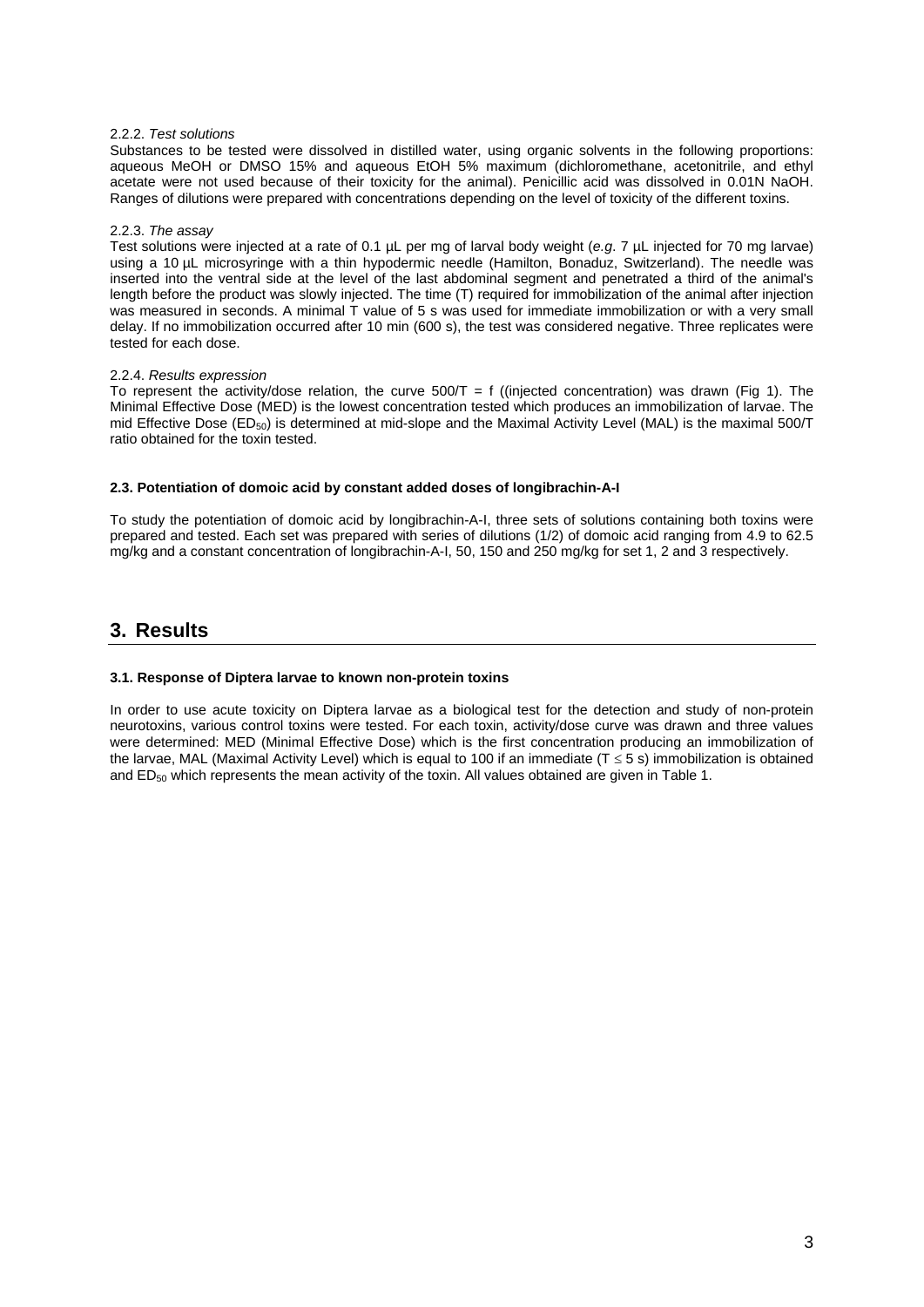**Table 1.** Response to the acute toxicity on Diptera larvae bioassay for pure toxins (neuroactive or with other toxicities) from different biological origins (bacterial, algal, fungal or plant). MED = Minimal Effective Dose,  $ED_{50} = \text{mid}$ Effective Dose,  $MAL =$  Maximal Activity Level. Data for LD $_{50}$  in mouse are from literature.

|                          |                                      |                   | <b>Toxicity on Diptera larvae</b>      |                                  |                  |
|--------------------------|--------------------------------------|-------------------|----------------------------------------|----------------------------------|------------------|
| Toxin                    | Biological origin $LD_{50}$ in mouse |                   | <b>MED</b>                             | ED <sub>50</sub>                 | <b>MAL</b>       |
|                          |                                      | mg/kg             | mg/kg                                  | mg/kg                            | 500/T            |
| <b>Neurotoxins and</b>   |                                      |                   |                                        |                                  |                  |
| neuroactive compounds    |                                      |                   |                                        |                                  |                  |
| Tetrodotoxin             | bacterial                            | $0.011^{\circ}$   | 0.00025                                | 0.026                            | 100              |
| Saxitoxin                | algal                                | 0.01 <sup>d</sup> | 0.05                                   | 0.18                             | 100              |
| Domoic acid              | algal                                | 3.6 <sup>e</sup>  | 5.0                                    | 7.6                              | 100 <sup>a</sup> |
| Brevetoxin 2             | algal                                | $0.4^{\dagger}$   | 12.5                                   | 67                               | 100              |
| Patulin                  | fungal                               | $7.5^9$           | 300                                    | 3800                             | 100              |
| beta-nitropropionic acid | fungal                               | 60.0 <sup>h</sup> | 6500                                   | 10800                            | 100              |
| Ryanodin                 | plant                                | $0.1^{\dagger}$   | 5000                                   | 44000                            | 100              |
| <b>Other toxicities</b>  |                                      |                   |                                        |                                  |                  |
| Okadaic acid             | algal                                |                   | 1                                      | 2.3                              | 28               |
| Communesin B             | fungal                               |                   | 40                                     | 2400                             | 50               |
| Ochratoxin A             | fungal                               |                   | 1000                                   | $>3700^b$                        | 6 <sup>b</sup>   |
| Penicillic acid          | fungal                               |                   | $=3000^b$                              | $\overline{\phantom{a}}^{\rm b}$ | 1 <sup>b</sup>   |
| Gliotoxin                | fungal                               |                   | $\overline{\phantom{a}}^{\phantom{a}}$ |                                  |                  |
| Fumonisin                | fungal                               |                   | $\overline{\phantom{a}}^{\phantom{a}}$ |                                  |                  |
| Citrinine                | fungal                               |                   | $\overline{\phantom{a}}^{\phantom{a}}$ |                                  |                  |
| a with the first botch   |                                      |                   |                                        |                                  |                  |

with the first batch

**b** limit of solubility in experimental conditions

<sup>C</sup> Xu et al., 2003; <sup>d</sup> Wiberg and Stephenson, 1960; <sup>e</sup> Grimmelt et al., 1990;<br><sup>f</sup> Selwood et al., 2008; *§ McKinley and Carlton 1980; <sup>h</sup> Burdock et al., 2001;* 

Selwood et al., 2008; <sup>g</sup> McKinley and Carlton,1980; <sup>h</sup> Burdock et al., 2001; <sup>i</sup> Waterhouse et al., 1987

The level of toxicity was highly variable for the different toxins tested. Diptera larvae showed adequate sensitivity to the marine phycotoxins, particularly tetrodotoxin (MED =  $0.00025$  mg/kg) and saxitoxin (MED =  $0.05$  mg/kg) which are both Na<sup>+</sup> channel blockers. For domoic acid, two commercial batches were tested. ED<sub>50</sub> were quite similar for the two batches but with the second one, it was impossible to obtain the immediate immobilization, even with higher doses and the MAL stayed at a very low level (MAL = 5). Active mycotoxins were less effective than phycotoxins ( $ED_{50}$  nearly 1000 times higher). Nevertheless, for neuroactive compounds, MED on Diptera larvae and  $LD_{50}$  in mouse were correlated ( $r = 0.729$ ).

Immediate immobilization (MAL = 100) was obtained with all neuroactive compounds. Non-neurotoxic substances could give a positive response on the test (*e.g*. okadaic acid) but never gave immediate immobilization, regardless of the dose used. These results confirmed that immediate immobilization should be specific of a neurotoxic activity and could be used to detect it.

## **3.2. Activity of the marine peptaibol longibrachin-A-I**

Longibrachin-A-I has been identified from a culture of *Trichoderma longibrachiatum* (Leclerc et al., 1998). It had also been isolated from *Gliocladium deliquescens* with the name of Gliodesquin A (Brückner and Przybzlski, 1984) and from *T. koningii* with the name of Trichokonin-VI (Huang et al., 1996). As these names were synonyms and we chose to use longibrachin-A-I associated to *T. longibrachiatum*, which was the species of the strain used in this work. Longibrachin-A-I was chosen because it is one of the most common and abundant peptaibols produced by marine-derived strains of *Trichoderma* sp. and it had been observed in natural samples (Poirier et al., 2007a). Its activity on Diptera larvae was determined leading to an  $ED_{50} = 270$  mg/kg with a MED = 250 mg/kg and a MAL = 100 (Fig. 1). Due to this MAL, longibrachin-A-I can be ranked among the compounds exhibiting neurotoxicity and its level of toxicity on that model was at least ten times higher than those of known mycotoxins tested.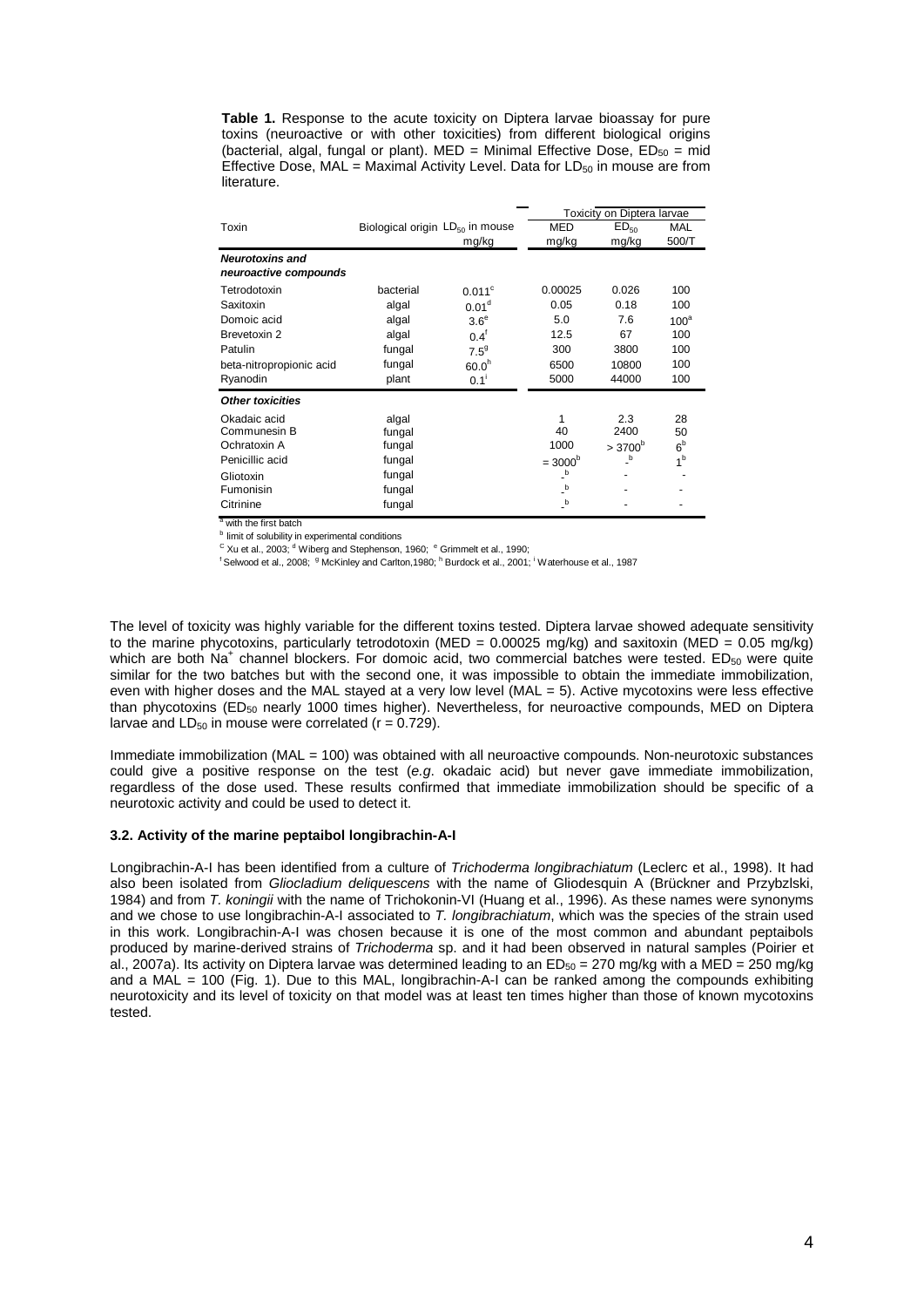

**Fig. 1.** Activity/dose curve of longibrachin-A-I on Diptera larvae. Black arrows indicate the concentrations used for the study of potentiation of domoic acid toxicity by addition of constant doses of longibrachin-A-I.

#### **3.3. Combined toxicity of domoic acid with longibrachin-A-I**

To study the combined toxicity of domoic acid and longibrachin-A-I, ranges of dilutions of a domoic acid solution with addition of constant concentrations of longibrachin-A-I were tested. Three concentrations (black arrows on Fig. 1) were selected from the activity/dose curve of longibrachin-A-I corresponding to the MED (250 mg/kg) and two infra-MED doses (150 and 50 mg/kg). Dose/activity curves expressed in domoic acid concentrations are given in Fig. 2.



**Fig. 2.** Dose/activity curves of domoic acid with addition of different concentrations of longibrachin-A- I (black arrows of Fig 1.). All points are calculated with median values of 3 replicates.

ED50 obtained and corresponding calculated synergism factor (SF) as defined by Novelli *et al.* (1992a), are given in Table 2. The results showed an evident effect of potentiation with a high logarithmic correlation  $(r^2 = 0.988)$ between ED<sub>50</sub> of domoic acid and added doses of longibrachin-A-I.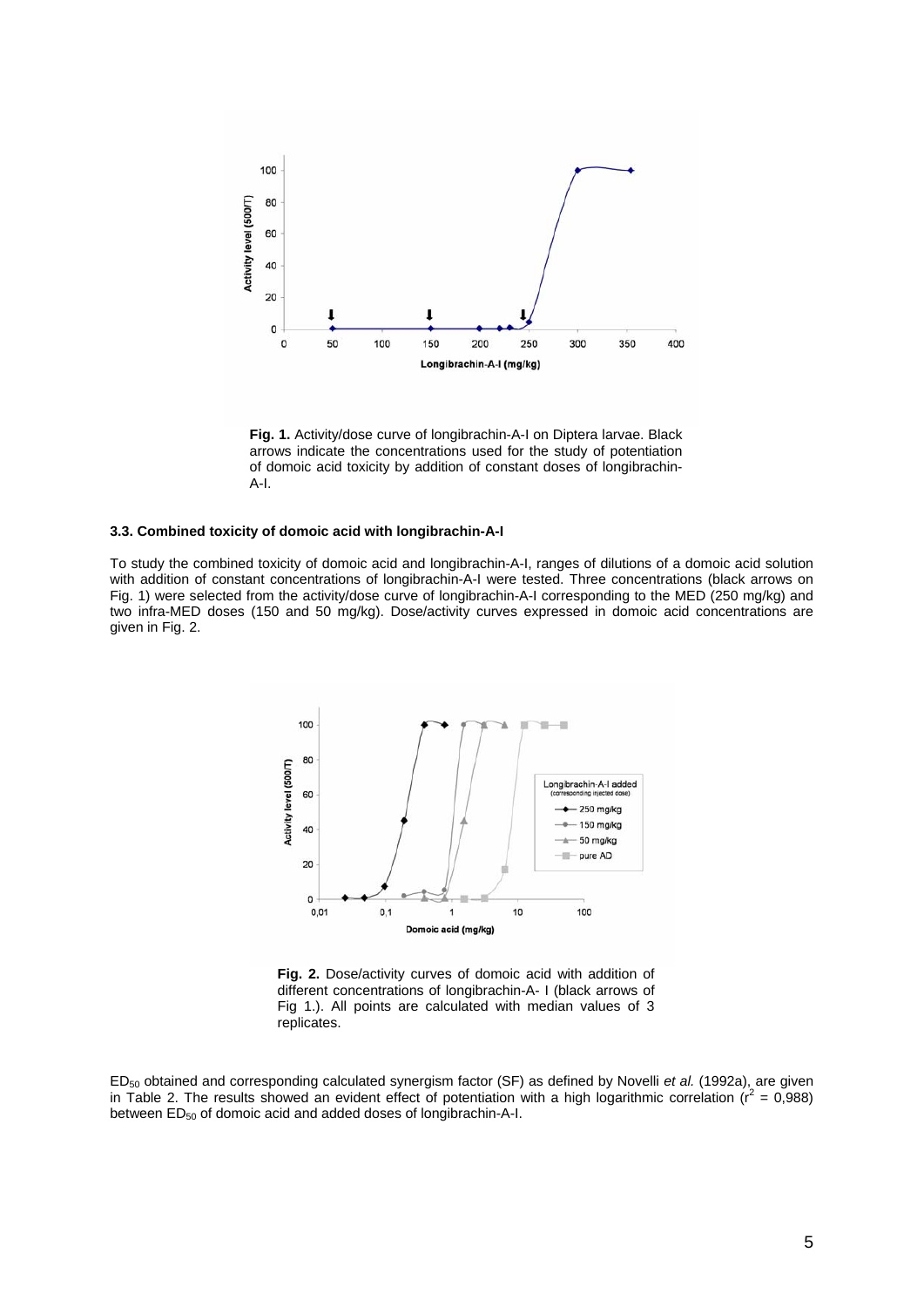| <b>Table 2.</b> ED <sub>50</sub> observed and corresponding calculated |  |  |  |  |
|------------------------------------------------------------------------|--|--|--|--|
| synergism factor (SF) for the potentiation of                          |  |  |  |  |
| neurotoxicity of domoic acid (DA) by longibrachin-A-I (L-              |  |  |  |  |
| A-I).                                                                  |  |  |  |  |
| $C F$ $T D$ $(DA)$ $(T D$ $(DA)$ $(A B)$                               |  |  |  |  |

#### $SE = EDE<sub>0</sub>(DA)/ED<sub>50</sub>(DA+L-AA)$

|                       | ED <sub>50</sub><br>mg/kg | Synergism<br>factor (SF) |
|-----------------------|---------------------------|--------------------------|
| DA alone              | 7.6                       |                          |
| $DA + 50$ mg/kg L-A-I | $1.8 \pm 0.6$             | 4.2                      |
| DA + 150 mg/kg L-A-I  | $1.2 \pm 0.05$            | 6.3                      |
| DA + 250 mg/kg L-A-I  | $0.22 \pm 0.068$          | 34.5                     |

## **4. Discussion**

## **4.1. Acute toxicity on Diptera larvae**

Acute toxicity on Diptera larvae has been used in different ways for different purposes but always to detect a neurotoxicity. First use was injection in larvae for detection of toxins in scorpion venom (Zlotkin et al., 1971). For that purpose, the test was considered positive if larvae were immobilized for at least 5 s. Zdarek and Fraenkel (1987) observed pupariation of the larvae after administration of toxic compounds to evaluate toxicity. Labrousse and Matile (1996) gave toxic moray eel flesh for breeding Diptera larvae of different species to detect ciguatoxin. Death or immobilization of larvae were observed and larvae were weighed after 24 h of breeding. This protocol was also tested with various other toxins such as tetrodotoxin and okadaic acid for marine toxins, and amanitin or aflatoxin B1 for fungal toxins. They observed toxicities which were expressed by a detection limit per g of contaminated fish flesh but the exact amount of toxin ingested by each larva could only be estimated. Direct injection into the larva can solve the problem of exact injected quantities. This is essential to evaluate toxicities of tested compounds. Furthermore, as fly larva can be described as a watertight bag containing an haemolymph liquid in which all organs are floating, compounds injected into the heamolymph will reach all structures, specially neurons and nervous ganglion, without any barrier to cross or chemical transformation to be subjected to.

## **4.2. Potentiation of domoic acid toxicity**

Domoic acid has been described to be a potent agonist for kainate and AMPA subclasses of ionotropic non-Nmethyl-D-aspartate (non-NMDA) glutamate receptors (Hampson and Manalo, 1998) and has been classified as an excitatory amino acid (EAA) (Novelli et al., 1992b). Indeed, domoic acid increases the release of EAA such as glutamate after activation of non-NMDA receptors and the EAA efflux activates NMDA receptors secondarily involving calcium influx into the cell (Terrian et al., 1991; Berman et al., 1997). Moreover, domoic acid was also described to activate directly NMDA receptors involving calcium influx into the cell (Tasker et al., 2005). Both activation of NMDA and non-NMDA receptors induce membrane depolarisation which activates voltage sensitive calcium channels of L-type, increasing calcium intake (Berman et al., 2002). Direct activation of voltagedependant calcium channels to promote influx of calcium was also reported by Brown and Nijjar (1995).

Peptaibols form a large group of amphiphilic, non-ribosomal peptide antibiotics, which are rich in the nonproteinogenic  $\alpha$ -aminoisobutyric acid (Aib) (Degenkolb et al., 2008). The peptaibol backbone generally forms an amphipathic helical structure due to the conformational constraints imposed by the Aib residues. Their helical structures allow peptaibols to interact with natural and artificial bilayers increasing membrane permeability (Rebuffat et al., 1999; Peltola et al., 2004; Whitmore and Wallace, 2004). Peptaibols are known to form pores similar to endogenous sensitive calcium channels, involving calcium influx into the cell. They also activate voltage sensitive calcium channel of L-type, involving a  $Ca^{2+}$  influx into the cell (Tachikawa et al., 1991; Huang et al., 1994; Grigoriev et al., 1995; Wada et al., 1996).

Potentiation level observed was higher than that described by Novelli et al. (1992a and 1992b) with glutamic acid: even with the lower dose tested of longibrachin-A-I (50 mg/kg) which gave a synergism factor of 4.2 where glutamic acid gave only 3.5. Domoic acid and longibrachin-A-I both contribute to an intake of  $Ca^{2+}$  into the cell. Potentiation could then result of a magnified increase of intracellular  $Ca<sup>2+</sup>$  concentration. Nevertheless to verify it, cellular and electro-physical experiments should be realized.

# **5. Conclusion**

A potentiation of domoic acid activity on Diptera larvae by longibrachin-A-I was observed. To go further in this potentiation phenomenon, it would be necessarily to study the combined effect of domoic acid and peptaibols in mice. It would also be interesting to study combine effects of peptaibols (as longibrachin-A-I) with emerging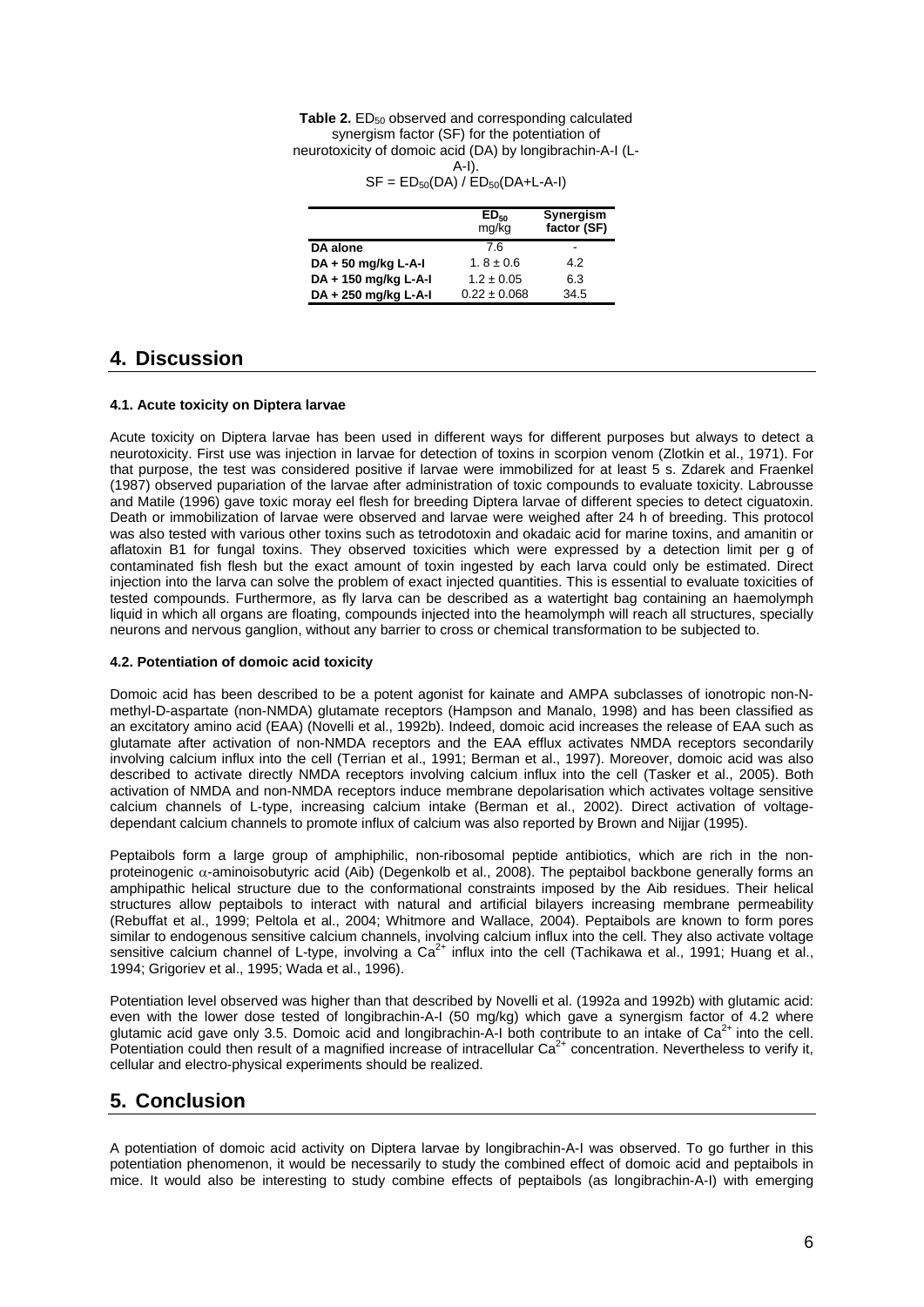marine toxins such as spirolids, cyclic imine toxins which would exert their toxic effects through alteration of ion conductance at the level of the plasma membrane (primarily  $Ca<sup>2+</sup>$ ), acting on some acetylcholine receptors (Gill et al., 2003; Cembella and Krock, 2008).

## **Acknowledgements**

Authors want to thank Thibaut Robiou-du-Pont, Alan Hegron, Xavier Reculeau and Armelle Denardou-Queneherve for their technical help, and Philip Hess for reviewing the English language. This work has been supported by Region Pays de la Loire (France) through the research program GERRICO.

## **References**

- Amzil, Z., Marcaillou-Le Baut, C., Bohec, M., 1996. Unexplained toxicity in molluscs gathered during phytoplankton monitoring. In: Yasumoto, T., Oshima, Y., Furuyo, Y. (Eds.), Harmful and Toxic Algal Blooms, Int. Oceanogr. Com. of Unesco, pp. 543-546.
- Bates, S., 1989. Pennate diatom *Nitzschia pungens* as the primary source of domoic acid, a toxin in shellfish from eastern Prince Edward Island, Canada. Can. J. Fish. Aquat. Sci. 46, 1203-1215.
- Berman, F.W., Murray, T.F., 1997. Domoic acid neurotoxicity in cultured cerebellar granule neurons is mediated predominantly by NMDA receptors that are activated as a consequence of excitatory amino acid release. J. Neurochem. 69, 693-703.
- Berman, F.W., LePage, K.T., Murray, T.F., 2002. Domoic acid neurotoxicity in cultured cerebellar granule neurons is controlled preferentially by the NMDA receptor  $Ca^{2+}$  influx pathway. Brain Res. 924, 20-29.
- Brewer, D., Greenwell, M., Taylor A., 1993. Studies of *Trichoderma* isolates from *Mytilus edulis* collected on the shores of Cape Breton and Prince Edward Island. Proc. N. S. Inst. Sci. 40, 29-40.
- Brown, J.A., Nijjar, M.S., 1995. The release of glutamate and aspartate from rat brain synaptosomes in response to domoic acid (amnesic shellfish toxin) and kainic acid. Mol. Cell. Biochem. 151, 49-54.
- Brückner, H., Przybylski, M., 1984. Methods for the rapid detection, isolation and sequence determination of peptaibols and other Aib-containing peptides of fungal origin. I. Gliodesquin A from *Gliocladium deliquescens*. Chromatographia 19, 188-199.
- Burdock, G.A., Carabin, I.G., Soni, M.G., 2001. Safety assessment of B-nitropropionic acid: a monograph in support of an acceptable daily intake in humans. Food Chem. 75, 1-27.
- Cembella, A.D., Krock, B., 2008. Cyclic imine toxins: chemistry, biogeography, biosynthesis and pharmacology. In: Botana L.M. (Ed.), Seafood and Freshwater Toxins, Pharmacology, Physiology and Detection. Taylor & Francis Ltd, Boca Raton, 561-580.
- Degenkolb, T., von Döhren, H., Nielsen, C.F., Samuels, G.J., Brückner H., 2008. Recent advances and future prospects in peptaibiotics, hydrophobin, and mycotoxin research, and their importance for chemotaxonomy of *Trichoderma* and *Hypocrea*. Chem. Biodiv. 5, 671-680.
- Gill, S., Murphy, M., Clausen, J., Richard, D., Quilliam, M., MacKinnon, S., La Blanc, P., Mueller, R., Pulido, O., 2003. Neural injury biomarkers of novel shellfish toxins, spirolides: a pilot study using immunochemical and transcriptional analysis. Neurotoxicology 24: 593-604.
- Grigoriev, P., Schlegel, R., Dornberger, K., Gräfe, U., 1995. Formation of membrane channels by chrysospermins, new peptaibol antibiotics. Biochim. Biophys. Acta 1237, 1-5.
- Grimmelt, B., Nijjar, M.S., Brown, J., Macnair, N., Wagner, S., Johnson, G.R., Amend, J.F., 1990. Relationship between domoic acid levels in the blue mussel (*Mytilus edulis*) and toxicity in mice. Toxicon 28, 501-508.
- Hampson, D.R., Huang, X.P., Wells, J.W., Walter, J.A., Wright, J.L.C., 1992. Interaction of domoic acid and several derivatives with kainic acid and AMPA binding sites in rat brain. Eur. J. Pharmacol. 218, 1-8.
- Hampson, D.R., Manolo, J.L., 1998. The activation of glutamate receptors by kainic acid and domoic acid. Nat. Toxins 6, 153-158.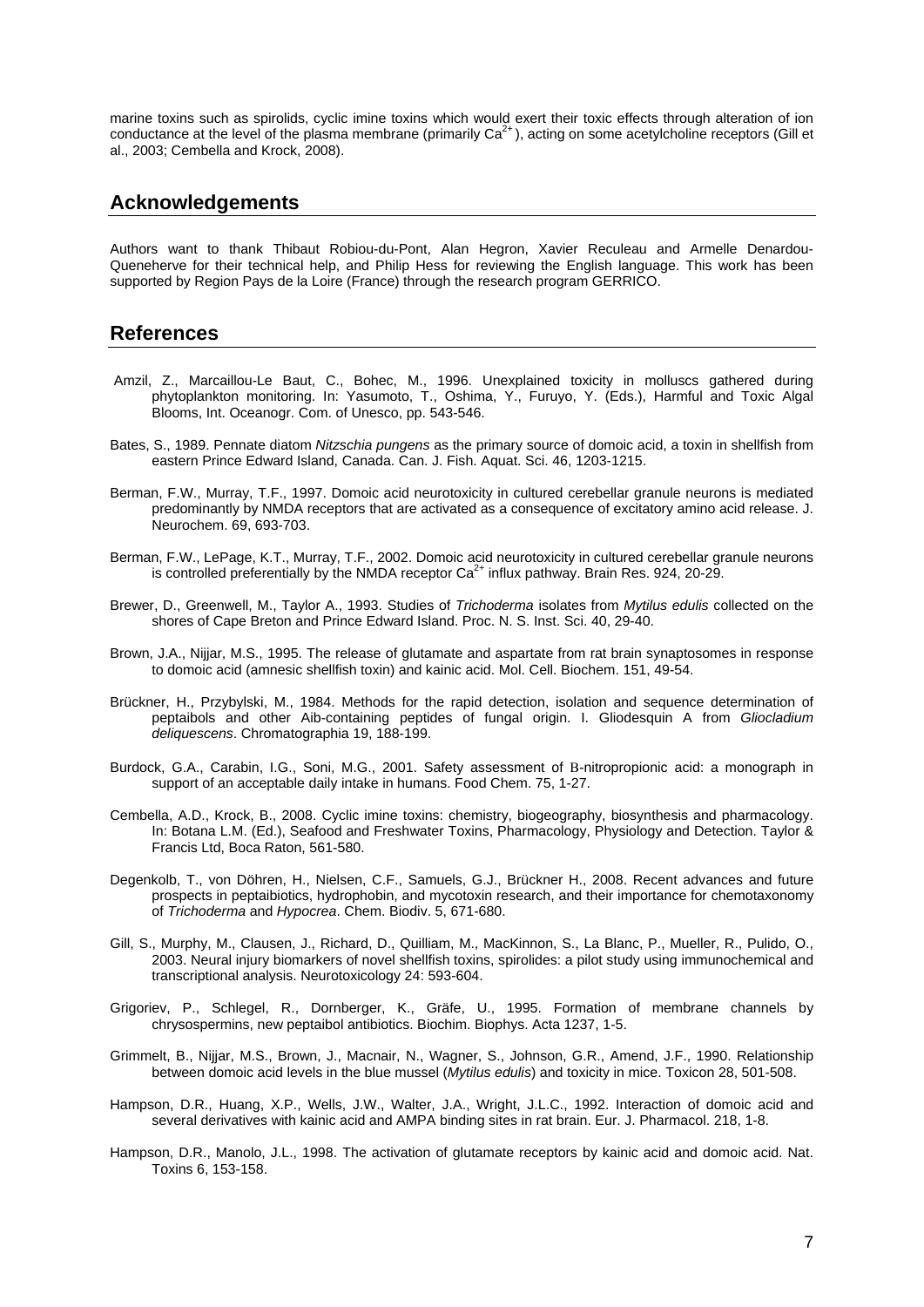- Huang, Q., Tezuka, Y., Kikuchi, T., Momose, Y., 1994. Trichokonin VI, a new Ca<sup>2+</sup> channel agonist in bullfrog cardiac myocytes. Eur. J. Pharmacol. 271, R5-R6.
- Huang, Q., Tezuka, Y., Hatanaka, Y., Kikuchi, T., Nishi, A., Tubaki, K., 1996. Studies on metabolites of mycoparasitic fungi. V. Ion-spray ionization mass spectrometric analysis of trichokonin II, a peptaibol mixture obtained from the culture broth of *Trichoderma koningii*. Chem. Pharm. Bull. 44, 590-593.
- Kerzaon, I., Grovel, O., Monteau, F., Le Bizec, B., Nourisson, M.R., Biard, J.F., Pouchus, Y.F., in press. Structural investigation and elucidation of new communesins from marine-derived *Penicillium expansum* Link. by liquid chromatography/electrospray ionization ion trap tandem mass spectrometry. Rapid Commun. Mass Spectrom. (In press).
- Labrousse, H., Matile, L., 1996. Toxicological biotest on Diptera larvae to detect ciguatoxins and various other toxic substances. Toxicon 34, 881-891.
- Landreau, A., Pouchus, Y.F., Biard, J.F., Boumard, M.C., Sallenave-Namont, C., Robiou du Pont, T., Verbist J.F., 2002. Combined use of LC/MS and biological test during rapid identification of marine mycotoxins produced by *Trichoderma koningii.* J. Microbiol. Methods 48, 181-194.
- Leclerc, G., Rebuffat, S., Goulard, C., Bodo, B., 1998. Directed biosynthesis of peptaibol antibiotics in two *Trichoderma* strains. I. Fermentation and isolation. J. Antibiot. 51, 170-177.
- McKinley, E.R., Carlton, W.W., 1980. Patulin mycotoxicosis in Swiss ICR mice. Food Cosmet. Toxicol. 18, 181- 187.

Mohamed-Benkada, M., Montagu, M., Biard, J.F., Mondeguer, F. Verite, P., Dalgarondo, M., Bisset, J., Pouchus, Y.F., 2006. New short peptaibols from a marine *Trichoderma* strain. Rapid Commun. Mass Spectrom. 20, 1176-1180.

- Novelli, A., Kispert, J., Fernandez-Sanchez, M.T., Torreblanca, A., Zitko, V., 1992a. Domoic acid containing toxic mussels produce neurotoxicity in neuronal cultures through a synergism between excitatory amino acid. Brain Res. 577, 41-48.
- Novelli, A., Fernandez-Sanchez, M.T., Kispert, J., Torreblanca, A., Gascon, S., Zitko, V., 1992b. The amnesic shellfish poison domoic acid enhances neurotoxicity by excitatory amino acids in cultured neurons. Amino Acids 2, 233-244.
- Peltola, J., Ritieni, A., Mikkola, R., Grigoriev, P.A., Pocsfalvi, G., Andersson, M.A., Salkinoja-Salonen, M.S., 2004. Biological effects of *Trichoderma harzianum* peptaibols on mammalian cells. Appl. Environ. Microbiol. 70, 4996-5004.
- Poirier, L., Montagu, M., Landreau, A., Mohamed-Benkada, M., Grovel, O., Sallenave-Namont, C., Biard, J.F., Amiard-Triquet, C., Amiard, J.C., Pouchus, Y.F., 2007a. Peptaibols, stable markers of fungal contamination in the marine environment. Chem. Biodiv. 4, 1116-1128.
- Poirier, L., Quiniou, F., Ruiz, N., Montagu, M., Amiard, J.C., Pouchus, Y.F., 2007b. Toxicity assessment of peptaibols and contaminated sediments on *Crassostrea gigas* embryos. Aquat. Toxicol. 83, 254-262.
- Pulido, O.M., 2008. Domoic acid toxicologic pathology: a review. Mar. Drugs 6, 180-219.
- Rebuffat, S., Goulard, C., Bodo, B., Roquebert, M.F., 1999. The peptaibols antibiotics from *Trichoderma* soil fungi: structural diversity and membrane properties. Recent Res. Devel. Org. Bioorg. Chem 3, 65-91.
- Ruiz, N., Wielgosz-Collin, G., Poirier, L., Grovel, O., Petit, K.E., Mohamed-Benkada, M., Robiou du Pont, T., Bisset, J., Barnathan, G., Pouchus, Y.F., 2007. New trichobrachins, 11-residue peptaibols from a marine strain of *Trichoderma longibrachiatum*. Relation hydrophobicity / cytotoxicity. Peptides 28, 1351-1358.
- Sallenave, C., Pouchus, Y.F., Bardouil, M., Lassus, P., Roquebert, M.F., Verbist, J.F., 1999. Bioaccumulation of mycotoxins by shellfish : contamination of mussels by metabolites of a *Trichoderma koningii* strain isolated in the marine environment. Toxicon 37, 77-83.
- Sallenave-Namont, C., Pouchus, Y.F., Robiou du Pont, T., Lassus, P., Verbist, J.F., 2000. Toxigenic saprophytic fungi in marine shellfish farming areas. Mycopathologia 149, 21-25.